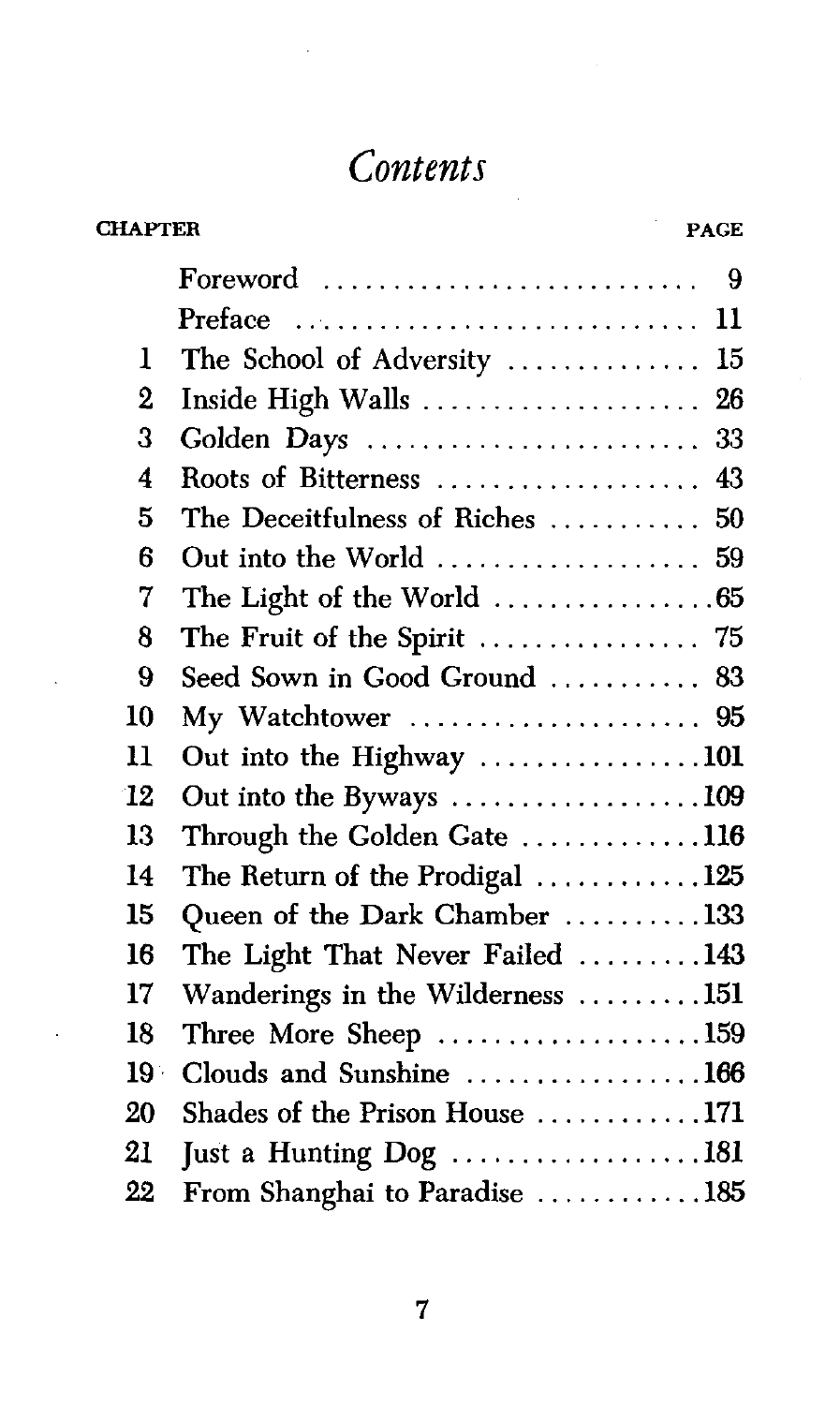## CHAPTER 1

## <span id="page-1-0"></span>*The School of Adversity*

IT WAS THE TWELFTH DAY of the second month, and all over China people were celebrating the Birthday of the Flowers by tying red strips of cloth on the trees and bushes. These red strips fluttering gaily in the breeze were their birthday greetings to the new flowers.

My father, however, had no time for such celebrations. He was busy at his desk in the Viceroy's Yamen\* when a servant entered and saluted him, "Great Master, I have good news to report. You have a new daughter and the madam is well."

"Another daughter!" my father sighed. "That makes eighteen children in all. Too many! Too many!"

"Too Many" became my baby name. Though their first greeting was not enthusiastic, my parents did not neglect me. They sent around the customary red eggs to all our relatives and friends to tell them of my arrival. When I was one month old, these relatives and friends came to visit me, bringing gifts of embroidered caps, baby shoes, bibs and similar articles. Then they enjoyed a feast including a dish of chicken noodle soup. Noodles are a

°Govemor's administration building.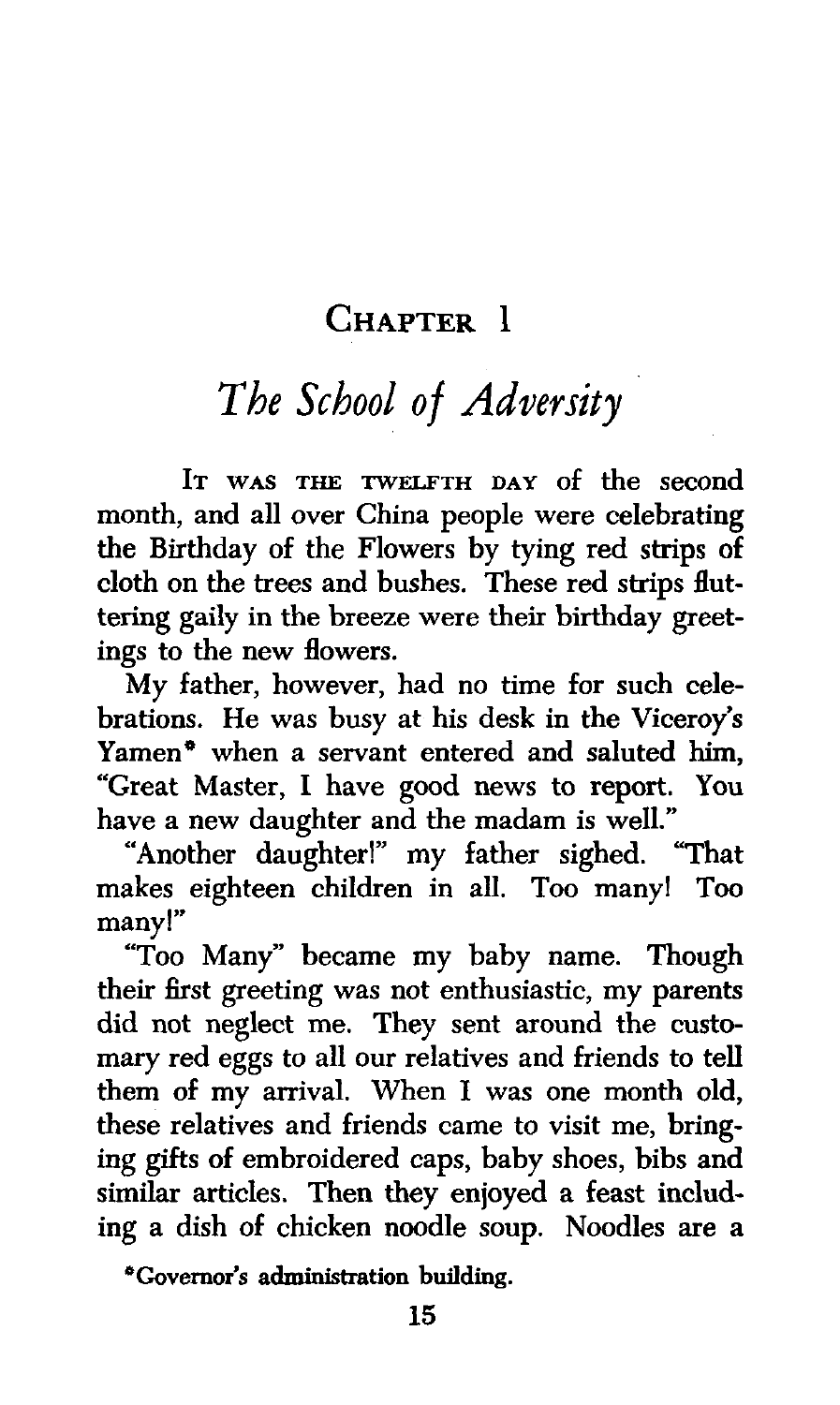symbol of long life, and are always served on birthdays.

In spite of the fact that my parents thought eighteen children were too many, before long another sister arrived, and they gave her the baby name of "Full House." She was followed by number twenty, who was also a sister, so they called her "Running Over." All my sisters were good-looking, but I was considered rather plain. Yet it was I, alone, "Too Many," who left the high ancestral walls to enter a mission school, crossed the ocean to America, and now have the honor of writing to you.

Hangchow, near the coast of central China, is my old family home. Here the Tsai family have lived for generations and here are the graves of my ancestors. Hangchow is one of the beauty spots of China, famed for its Howering hills, picturesque West Lake, historic temples, storied pagodas and the swift-Howing Chientang River that sweeps its· southern walls and then empties into the long narrow neck of the Hangchow Bay. There the river crashes into the high spring and fall tides as they surge in, forming a wave of foaming water which retreats for miles back up the river and submerges both banks along the way. This phenomenon is called the Hangchow Bore. So great is the beauty of Hangchow that there is a common saying, "Heaven is above; Hangchow and Soochow are below."

My grandfather was horn in the early part of the nineteenth century, when the Manchu emperors still ruled China. After he passed the government examinations required for a high literary degree, he received an appointment to the governorship of the important Province of Kwangtung, in the south. So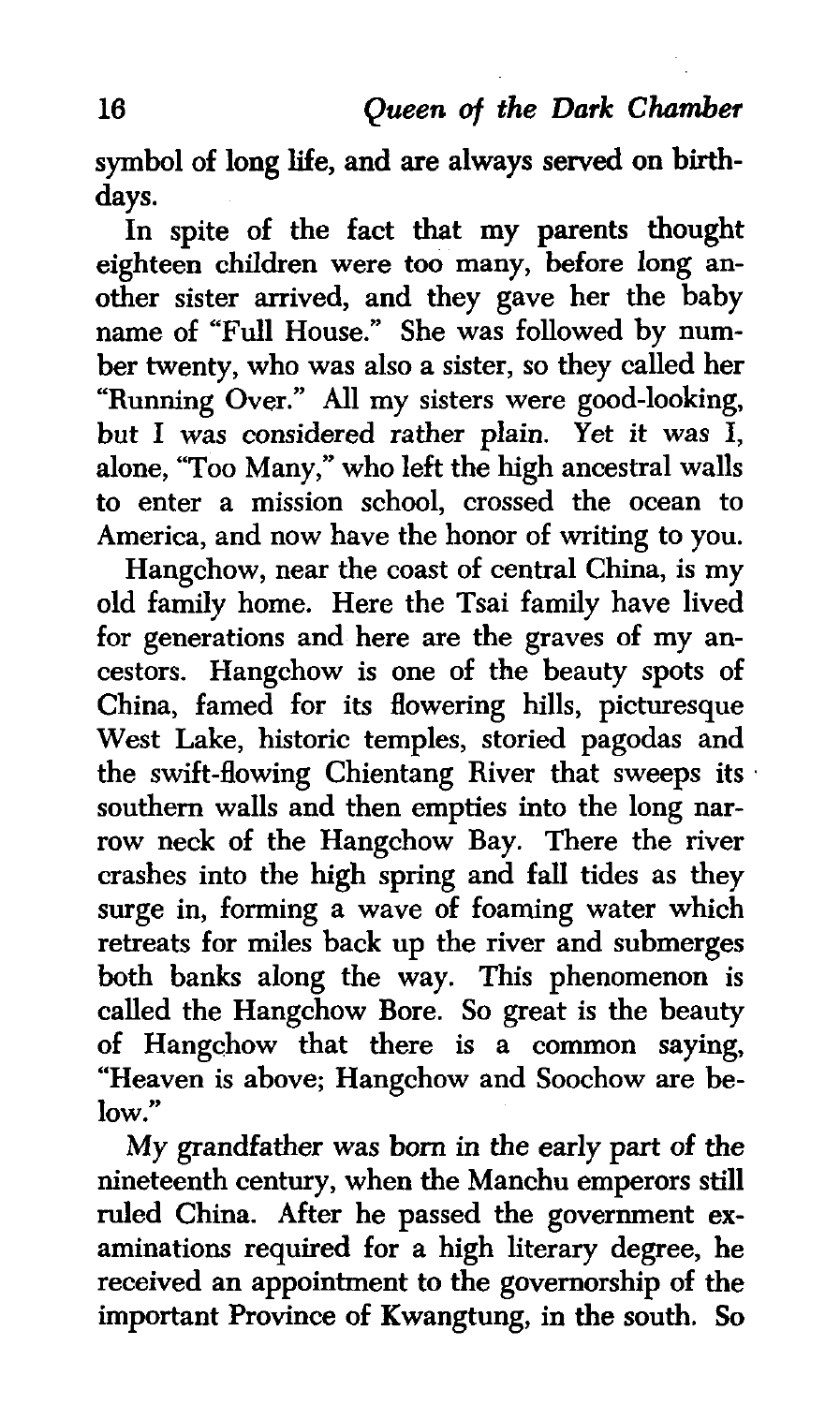

*Three children in old-fashioned clothes* 

he left his wife, six sons and a daughter in Hangchow, and made the long journey south to take up his new post. Alas, no sooner had he reached it than he was stricken with disease and died. When my grandmother heard the news, she was stunned. She sat like a statue for days. Her sons tried in vain to move her, get her to speak, eat, or go to bed. She only sat staring in front of her. Now with no visible means of support, she must raise six sons and a daughter. She, who had been trained to ease, must toil night and day. She must dismiss the servants, sell the house, and pawn all the fine garments. Her family must learn to eat rice gruel and cabbage. But she resolved, come what may, all her sons would be scholars, in the family tradition.

My father was the second son, and many a time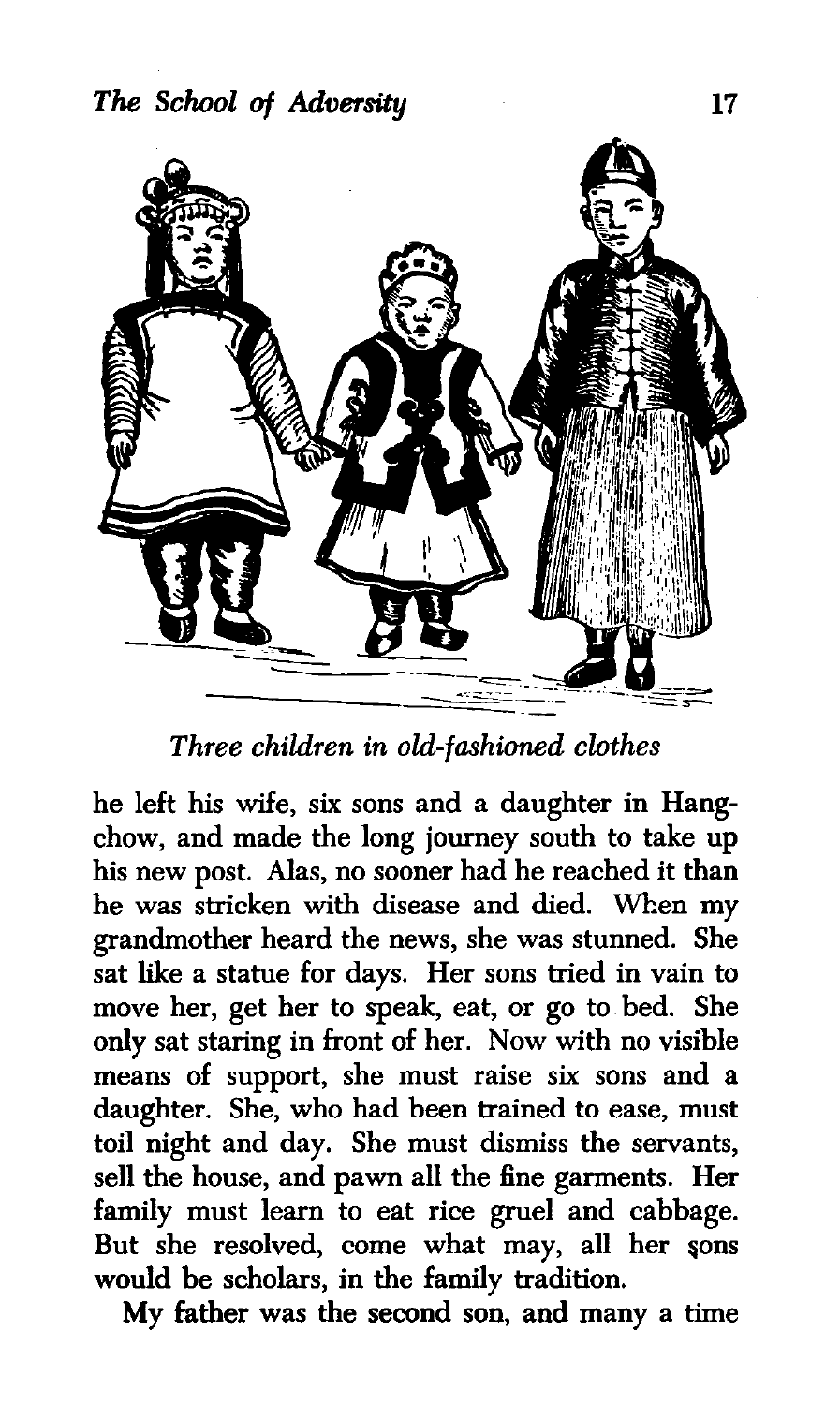he told us of his childhood poverty. "How do you think I got my education?" he would ask my brothers, when they complained of hard work. "We did not even have a teacher or the books we needed. I had to walk through wind and swirling snow for miles to borrow a book, and agree to return it after a certain number of days. Then we boys, after a day's hard work, would sit together around the table and copy from the borrowed book. In the center of the table was a small cup of oil, with a floating wick, giving a very dim light. When we were hungry we would eat a handful of cold, leftover rice from the basket. In the winter months our hands were so numb we could hardly hold our pens. You don't know what hardship isl"

Somehow the family managed to get along. The boys were largely self-educated, the elder taught the younger. When they grew to manhood, they prepared to take the literary examinations that opened the way for civil service, just as their father and grandfather had done. The daughter, of course, was not allowed to study. She was only a girl and must learn to do the housework.

My father and his older brother passed the first degree examinations in Hangchow, and later went to Nanking to take the examinations for the next degree. On the day appointed, the two brothers appeared at the Examination Halls. Both were dressed in long blue cotton gowns and short black coats. Their hair was neatly braided in long queues and they wore black skull caps; each carried a basket containing fruit, pens, ink, a bowl and chopsticks.

Gaily colored awnings hung over the entrance. At the gate two attendants roughly searched the young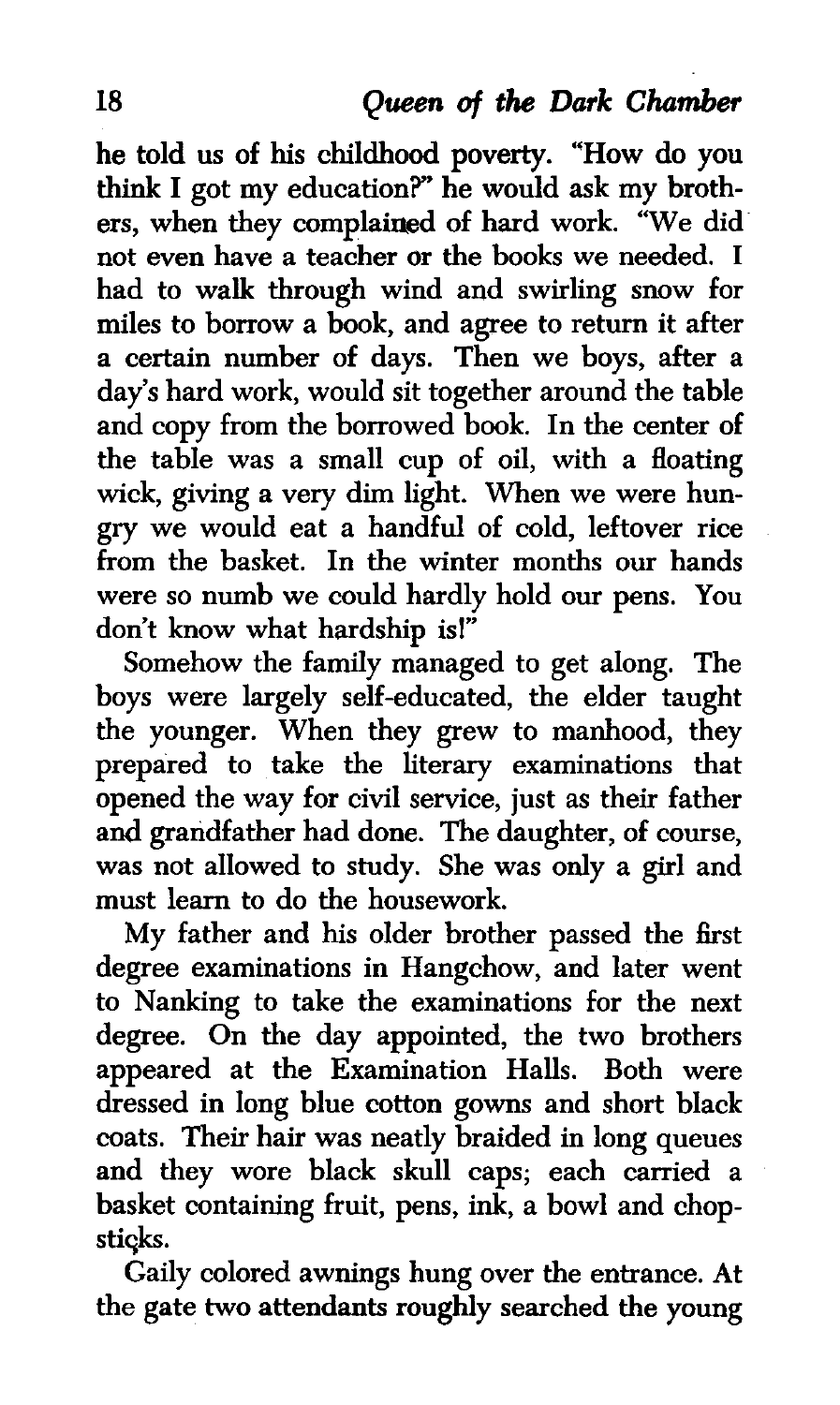men for hidden papers or books. They entered an open courtyard where crowds of students and attendants milled around. A high tower overlooked the many long rows of examination cells which extended on four sides from the tower. Each row contained about a hundred cells, opening into a narrow aisle, and exposed to the weather in front.

The two brothers were very nervous and kept close together to bolster their courage. They were assigned separate cells where they laid down their baskets. The cells were the size of telephone booths, and each contained a narrow board to sit on, a niche in the wall for a light, a nail to hang the basket, and another board for a table.

Soon the examiners summoned them to the courtyard, called the roll and gave each student his roll of paper. This was all the paper he was allowed, so he carefully hid it in the pocket of his gown. Toward evening, the examiners went to the street gates and with great ceremony closed and sealed them. This was a signal that the examinations were to begin. For three days and nights no one could go out or come in for any reason whatever.

In the tower overhead, an examiner appeared and beat a gong to call the students to assemble in the courtyard. They gazed up and saw him wave a banner. He called out in a loud voice: "O ye spirits of the dead! Look upon these students gathered here! If any has offended you in word or deed do you now punish the offender and avenge the wrong." The nervous students, who believed in evil spirits, shivered with fear, some nearly fainting. The gong was sounded again, and the students went to their own cells.

An attendant, holding a lighted lantern with the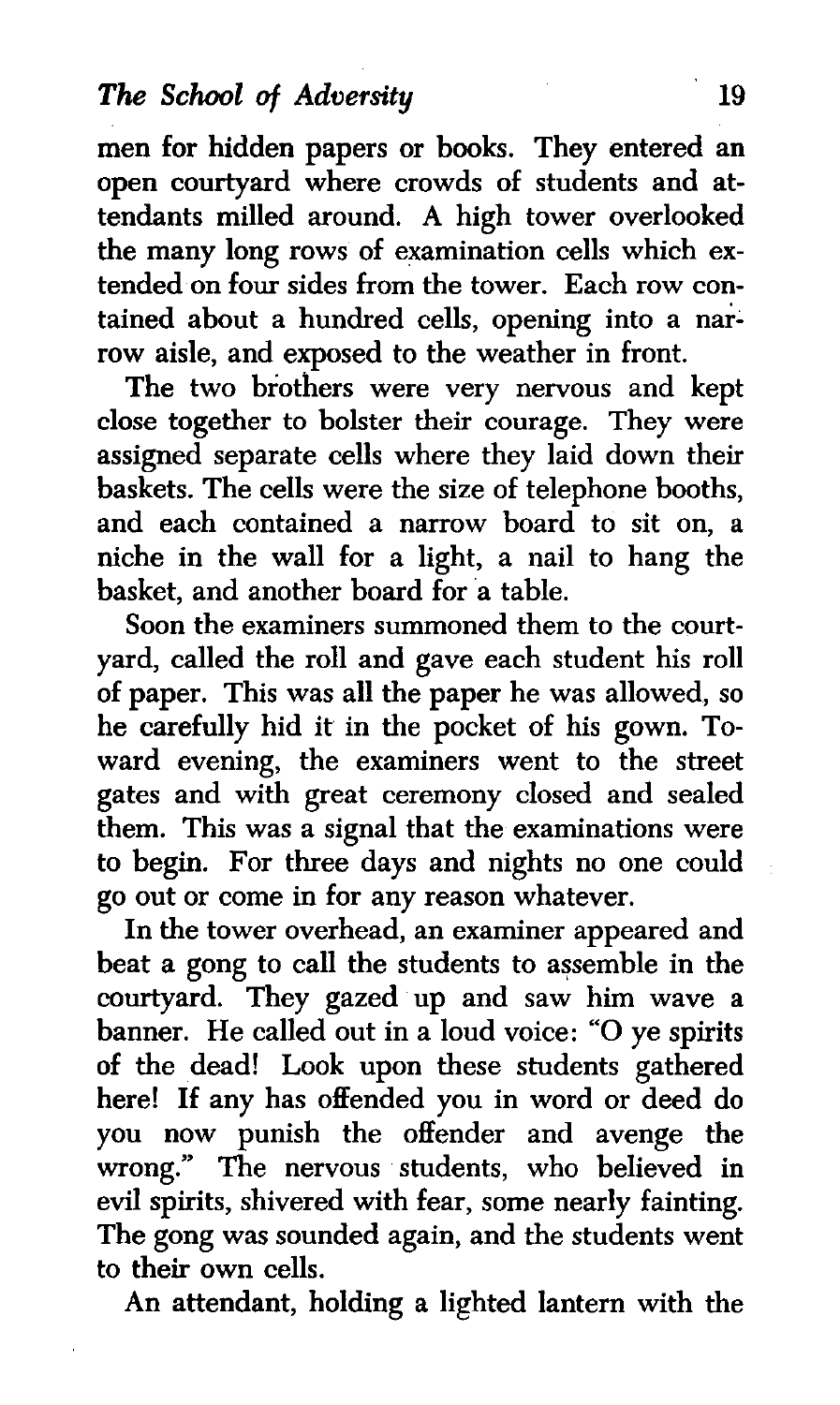

Examination cells and tower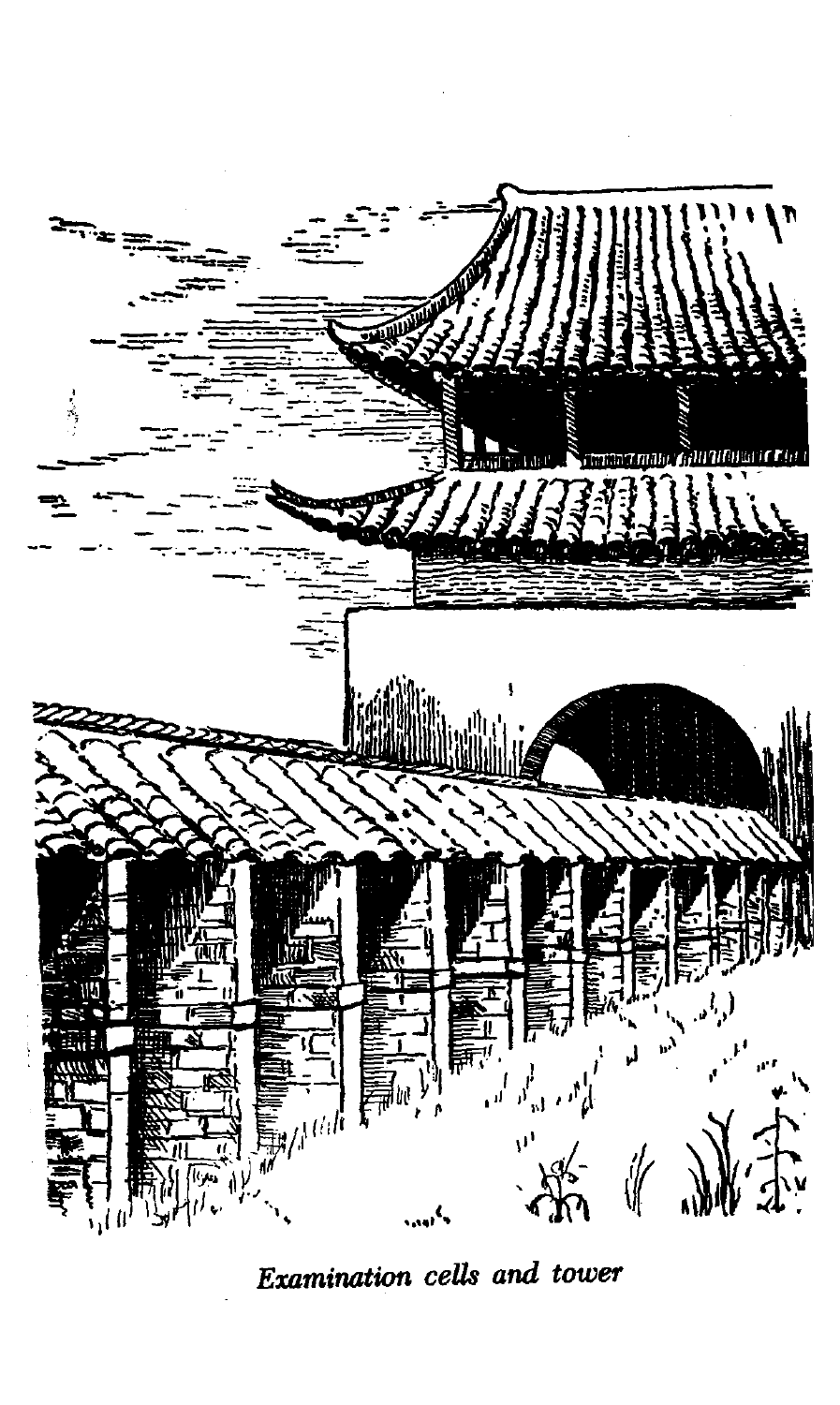subject of the essay written on the sides, passed slowly down each aisle, giving the students time to see the title clearly. During the three days and nights, the students could neither lie down to sleep or speak to anyone; an attendant paced up and down the aisle to guard against any cheating.

At mealtimes when the gong sounded, each took his bowl and chopsticks out to the courtyard, where there were great steaming caldrons of rice gruel. He dipped out what he wanted, noisily wolfed it down, and then turned back to his cell. The strain of preparation, anticipation and prolonged concentration was so great that there were always a few students who died under the ordeal, and their bodies were passed out through a secret door in the wall.

When the essay was finished, each signed his name on the designated flap, sealed it and handed the paper to the examiner. Then when the gates were opened, they went out, too weary to speak, anxious only for a place to lie down for a few hours. The examinations were strictly impartial. The subjects always demanded a thorough knowledge of the Confucian Classics. The Board of Examiners read each essay and judged it on its own merits before they unsealed the author's signature. Appointments were often given to those who received the highest grades. This system of examinations had been in operation in China since A.D. 600.

One day a messenger handed an official notice to my grandmother stating that my father had passed the examination! Grandmother had no money to give the messenger for bringing the good news, so she took her best coat to a neighbor for a deposit, and borrowed money. She and Father were very happy, but my uncle was so disappointed he went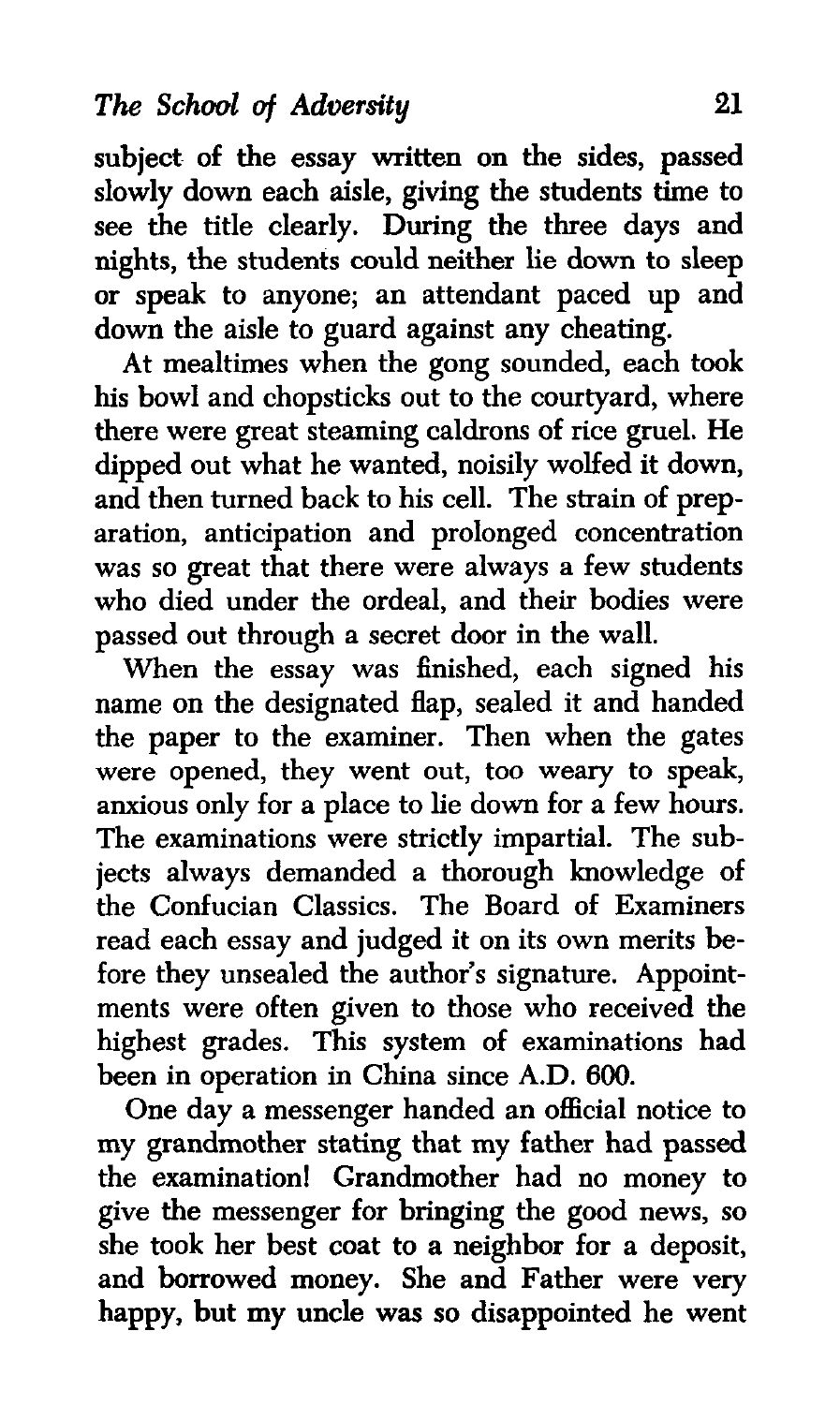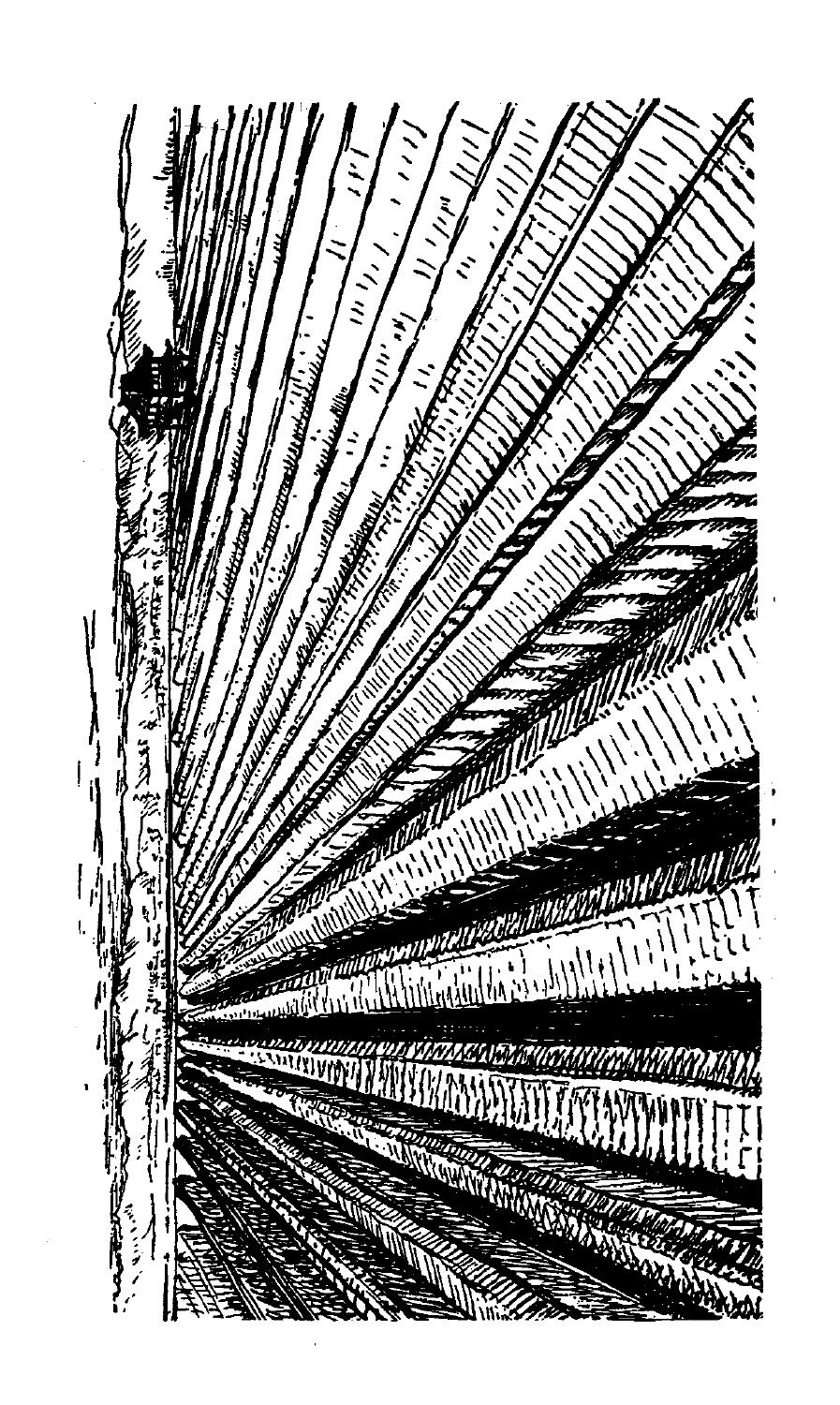to his room and wept. Soon another messenger arrived with a notice saying that uncle too had passed. Another coat was taken to the neighbors, and more money borrowed to pay the second messenger, and the family sat down to celebrate the great occasion, shabby but proud.

Every member of the family eventually won an important political post. My eldest uncle became Vice-Governor of Hopei Province, living at Tientsin; and my father Vice-Governor of Kiangsu, living at Nanking. Later he became Acting-Governor, and held many other important offices. My third uncle became a high official *(Taotai)* in Peking; my fourth uncle, Mayor of Paotingfu; my fifth uncle, Mayor of Yangchow; and my sixth uncle, Mayor of Siangyang, in Hupeh. As for the despised little girl, she married an official having the highest rank of all, instructor of the Emperor himself! Such are the sweet uses of adversity!

Many years later my father became head of the Examination Halls in Nanking. He used to don his gorgeous robes, put on his cap with a peacock feather hanging down behind and a red button on top (the insignia of the highest official degree), and set out in his green sedan chair with eight bearers. Liveried horsemen preceded and followed him.

Father always had a deep affection for the poor and did much for them. One night during the examinations he decided to see what was going on below. He took off his official robes, put on an attendant's gown and went downstairs. **In** the darkness of the courtyard he heard someone sobbing. He found a student huddled on a step, crying as if<br>his heart would break. "What is the matter?" his heart would break. Father asked. "Who are you?"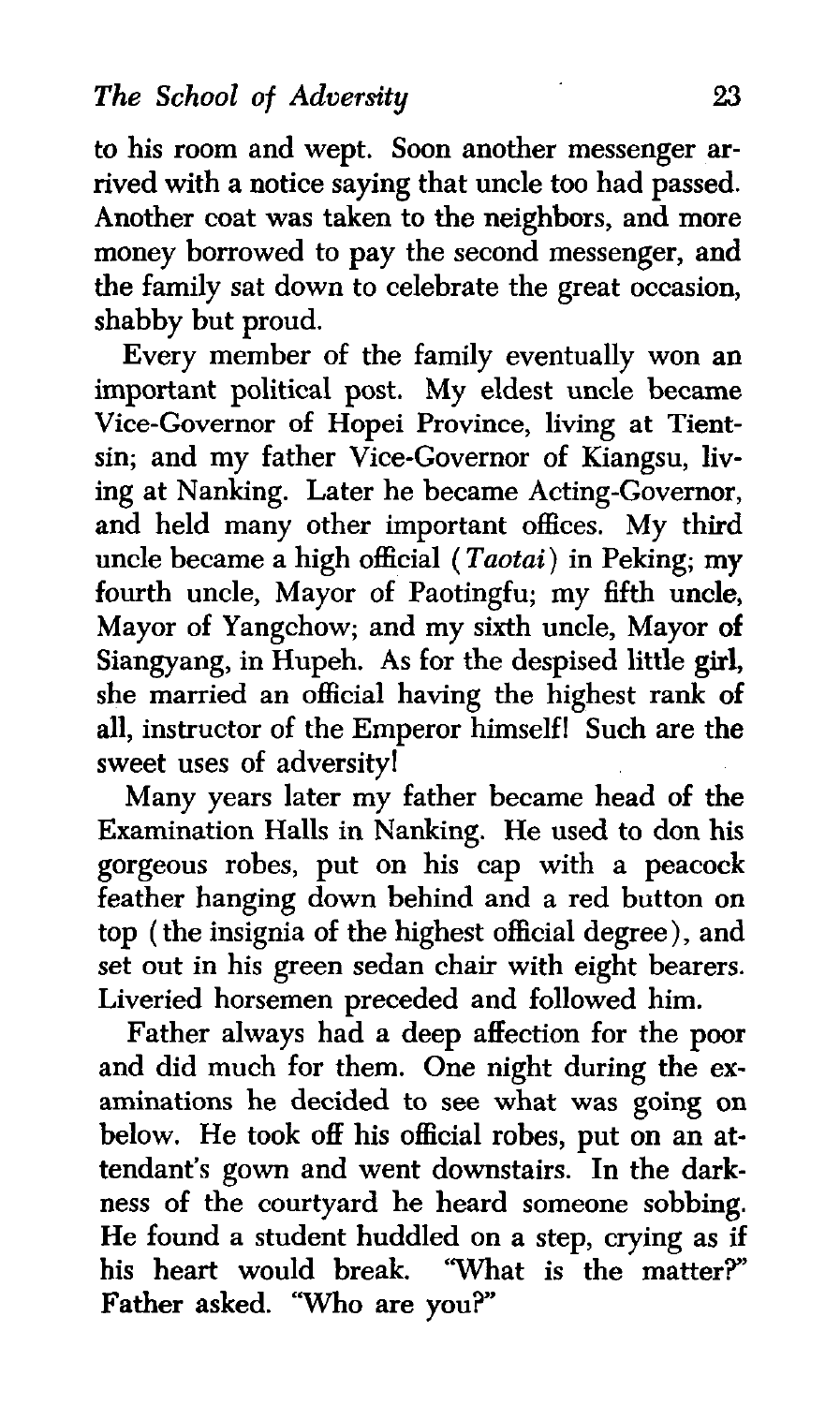"My name is Hung, and 1 am from Wusih. My widowed mother is too poor to send me here, but some friends loaned money for me to come. Myessay slipped out of my gown and fell into the night soil! Alas, now 1 have no more paper and 1 dare not return and tell my mother 1 have lost the chance! It would break her heart! 1 can only kill myself." My father was moved with compassion. "I have a roll of paper which 1 do not need," he said. "I will get it for you, and you can rewrite your essay. Wait here for me." When he returned the young man looked in his face, recognized him as the Chief Examiner and kowtowed before him. "Sir," he cried, "I shall remember you with gratitude all my life. You have saved me and my mother!"

The next incident after passing his examinations was a strange marriage. In China engagements are often made when both parties are young, and arranged without either the boy or girl seeing each other. Sometimes the parents arrange them even before the children are born. So it happened that at an early age my father was engaged to a young woman whom he had never seen and who lived far to the north, in Peking. As there were no mails in those days, and they had had no news of her for some years, my grandmother urged him to go up to Peking, marry his bride, and bring her home.

The journey to Peking took several months and was very tiresome and difficult. He was surprised to find on arrival that she had been dead two years, and her coffin was there waiting for him! According to Chinese custom, she was his wife and he must bring her coffin back to Hangchow and bury her in his family graveyard. Now his first wife was dead, so he must marry again. He married a girl from